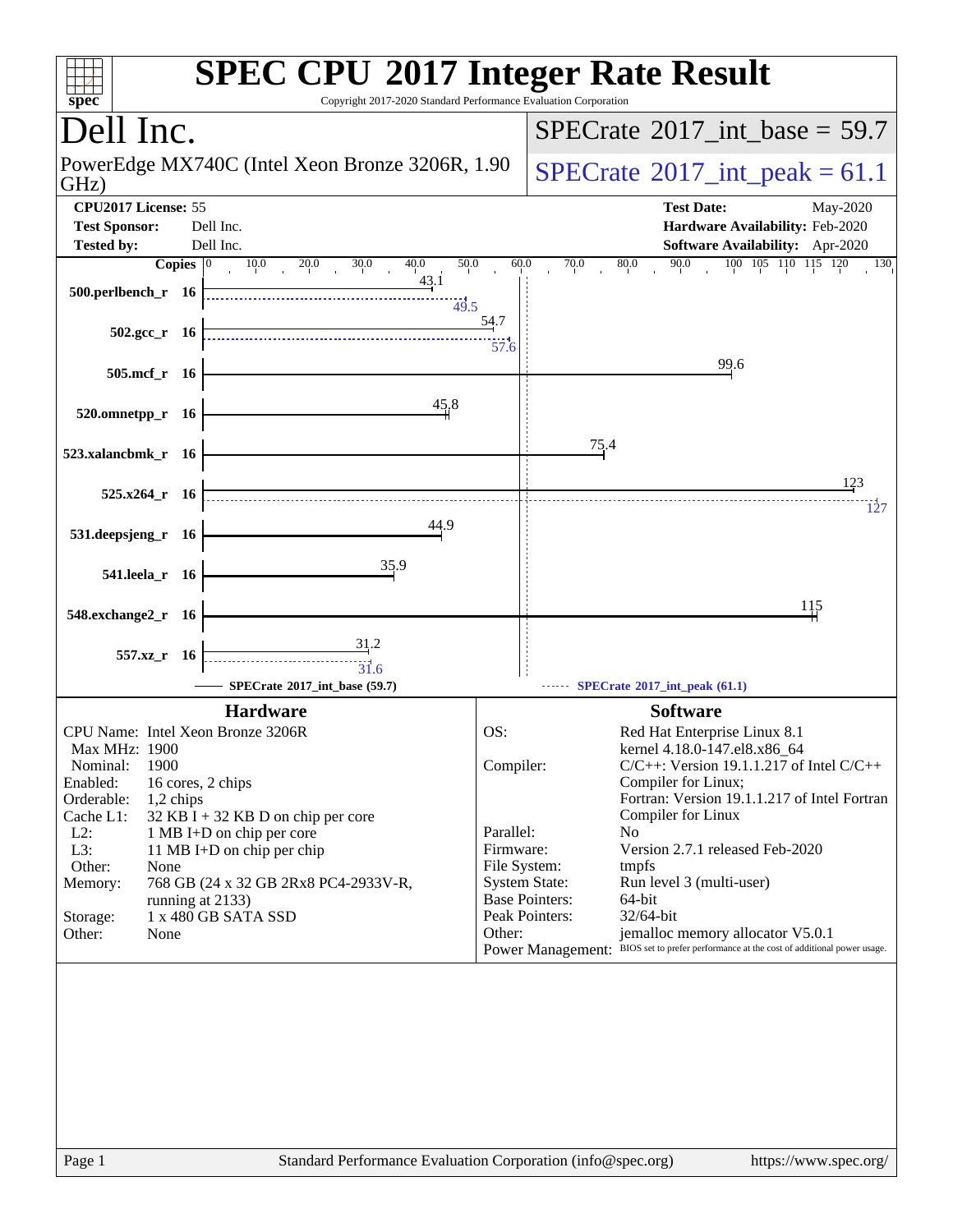

Copyright 2017-2020 Standard Performance Evaluation Corporation

## Dell Inc.

GHz) PowerEdge MX740C (Intel Xeon Bronze 3206R, 1.90  $\big|$  [SPECrate](http://www.spec.org/auto/cpu2017/Docs/result-fields.html#SPECrate2017intpeak)<sup>®</sup>2017 int peak = 61.1

[SPECrate](http://www.spec.org/auto/cpu2017/Docs/result-fields.html#SPECrate2017intbase)®2017 int\_base =  $59.7$ 

**[CPU2017 License:](http://www.spec.org/auto/cpu2017/Docs/result-fields.html#CPU2017License)** 55 **[Test Date:](http://www.spec.org/auto/cpu2017/Docs/result-fields.html#TestDate)** May-2020 **[Test Sponsor:](http://www.spec.org/auto/cpu2017/Docs/result-fields.html#TestSponsor)** Dell Inc. **[Hardware Availability:](http://www.spec.org/auto/cpu2017/Docs/result-fields.html#HardwareAvailability)** Feb-2020 **[Tested by:](http://www.spec.org/auto/cpu2017/Docs/result-fields.html#Testedby)** Dell Inc. **[Software Availability:](http://www.spec.org/auto/cpu2017/Docs/result-fields.html#SoftwareAvailability)** Apr-2020

#### **[Results Table](http://www.spec.org/auto/cpu2017/Docs/result-fields.html#ResultsTable)**

|                                           | <b>Base</b>   |                |       |                |       | Peak           |       |               |                |              |                |              |                |              |
|-------------------------------------------|---------------|----------------|-------|----------------|-------|----------------|-------|---------------|----------------|--------------|----------------|--------------|----------------|--------------|
| <b>Benchmark</b>                          | <b>Copies</b> | <b>Seconds</b> | Ratio | <b>Seconds</b> | Ratio | <b>Seconds</b> | Ratio | <b>Copies</b> | <b>Seconds</b> | <b>Ratio</b> | <b>Seconds</b> | <b>Ratio</b> | <b>Seconds</b> | <b>Ratio</b> |
| 500.perlbench_r                           | 16            | <u>591</u>     | 43.1  | 589            | 43.2  |                |       | 16            | 514            | 49.6         | 515            | <u>49.5</u>  |                |              |
| $502.\text{sec}$                          | 16            | 414            | 54.7  | 414            | 54.7  |                |       | 16            | 393            | 57.7         | <u>394</u>     | 57.6         |                |              |
| $505$ .mcf r                              | 16            | 260            | 99.6  | 260            | 99.6  |                |       | 16            | 260            | 99.6         | 260            | <u>99.6</u>  |                |              |
| 520.omnetpp_r                             | 16            | 459            | 45.8  | 454            | 46.3  |                |       | 16            | <u>459</u>     | 45.8         | 454            | 46.3         |                |              |
| 523.xalancbmk r                           | 16            | 224            | 75.4  | 224            | 75.6  |                |       | 16            | 224            | 75.4         | 224            | 75.6         |                |              |
| 525.x264 r                                | 16            | 229            | 123   | 228            | 123   |                |       | 16            | 221            | 127          | 220            | 127          |                |              |
| 531.deepsjeng_r                           | 16            | 408            | 44.9  | 409            | 44.9  |                |       | 16            | 408            | 44.9         | <u>409</u>     | 44.9         |                |              |
| 541.leela r                               | 16            | 738            | 35.9  | 736            | 36.0  |                |       | 16            | 738            | 35.9         | 736            | 36.0         |                |              |
| 548.exchange2_r                           | 16            | 365            | 115   | 362            | 116   |                |       | 16            | 365            | 115          | 362            | 116          |                |              |
| 557.xz r                                  | 16            | 554            | 31.2  | 554            | 31.2  |                |       | 16            | 547            | 31.6         | 547            | 31.6         |                |              |
| $SPECrate^{\circ}2017$ int base =<br>59.7 |               |                |       |                |       |                |       |               |                |              |                |              |                |              |
| $SPECrate^*2017\_int\_peak =$<br>61.1     |               |                |       |                |       |                |       |               |                |              |                |              |                |              |

Results appear in the [order in which they were run.](http://www.spec.org/auto/cpu2017/Docs/result-fields.html#RunOrder) Bold underlined text [indicates a median measurement.](http://www.spec.org/auto/cpu2017/Docs/result-fields.html#Median)

#### **[Compiler Notes](http://www.spec.org/auto/cpu2017/Docs/result-fields.html#CompilerNotes)**

The inconsistent Compiler version information under Compiler Version section is due to a discrepancy in Intel Compiler. The correct version of C/C++ compiler is: Version 19.1.1.217 Build 20200306 Compiler for Linux The correct version of Fortran compiler is: Version 19.1.1.217 Build 20200306 Compiler for Linux

#### **[Submit Notes](http://www.spec.org/auto/cpu2017/Docs/result-fields.html#SubmitNotes)**

 The numactl mechanism was used to bind copies to processors. The config file option 'submit' was used to generate numactl commands to bind each copy to a specific processor. For details, please see the config file.

### **[Operating System Notes](http://www.spec.org/auto/cpu2017/Docs/result-fields.html#OperatingSystemNotes)**

Stack size set to unlimited using "ulimit -s unlimited"

#### **[Environment Variables Notes](http://www.spec.org/auto/cpu2017/Docs/result-fields.html#EnvironmentVariablesNotes)**

```
Environment variables set by runcpu before the start of the run:
LD_LIBRARY_PATH =
      "/dev/shm/cpu2017-ic19.1u1/lib/intel64:/dev/shm/cpu2017-ic19.1u1/lib/ia3
      2:/dev/shm/cpu2017-ic19.1u1/je5.0.1-32"
MALLOC_CONF = "retain:true"
```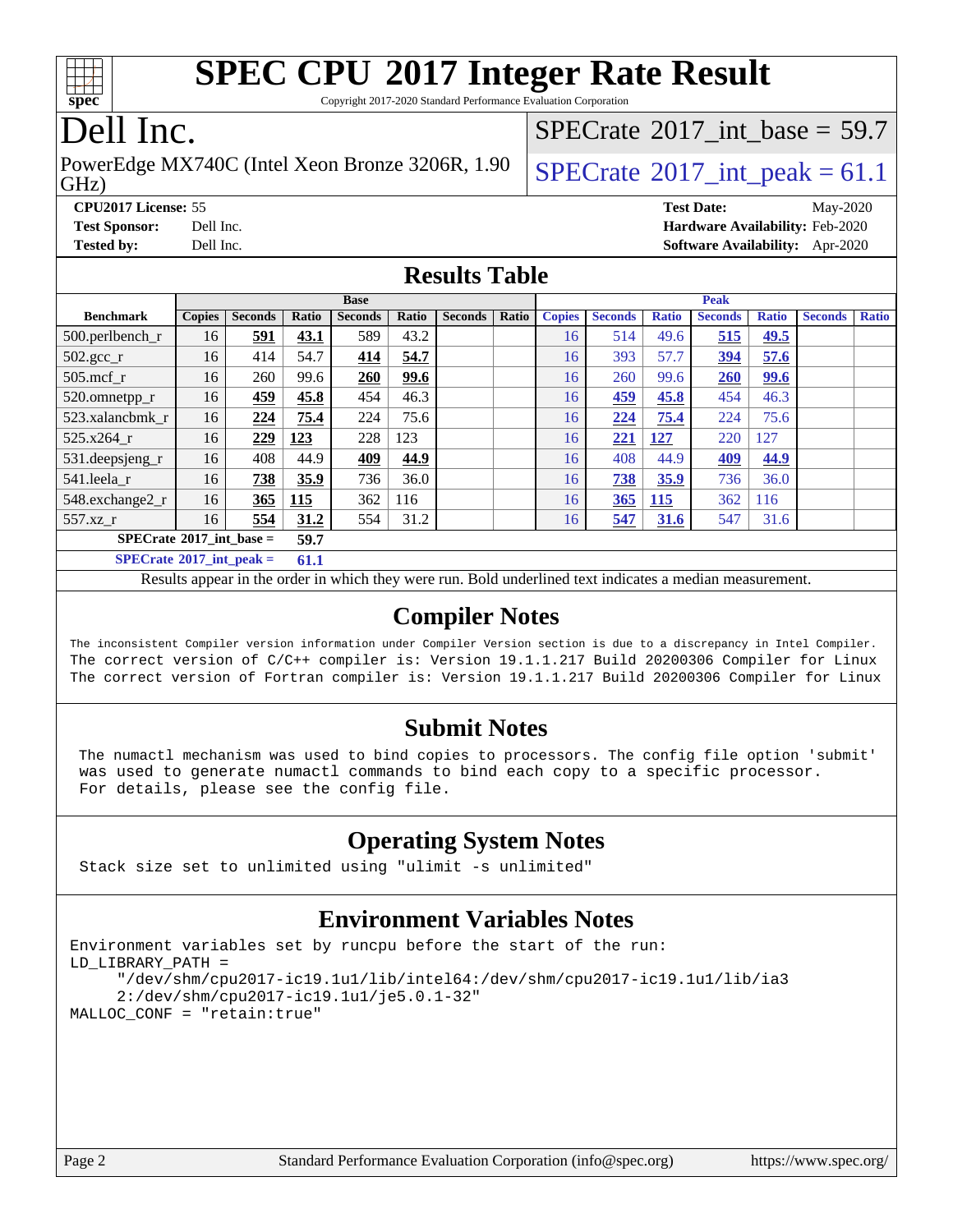

Copyright 2017-2020 Standard Performance Evaluation Corporation

## Dell Inc.

GHz) PowerEdge MX740C (Intel Xeon Bronze 3206R, 1.90  $\big|$  [SPECrate](http://www.spec.org/auto/cpu2017/Docs/result-fields.html#SPECrate2017intpeak)<sup>®</sup>2017 int peak = 61.1

[SPECrate](http://www.spec.org/auto/cpu2017/Docs/result-fields.html#SPECrate2017intbase)®2017 int\_base =  $59.7$ 

**[Tested by:](http://www.spec.org/auto/cpu2017/Docs/result-fields.html#Testedby)** Dell Inc. **[Software Availability:](http://www.spec.org/auto/cpu2017/Docs/result-fields.html#SoftwareAvailability)** Apr-2020

**[CPU2017 License:](http://www.spec.org/auto/cpu2017/Docs/result-fields.html#CPU2017License)** 55 **[Test Date:](http://www.spec.org/auto/cpu2017/Docs/result-fields.html#TestDate)** May-2020 **[Test Sponsor:](http://www.spec.org/auto/cpu2017/Docs/result-fields.html#TestSponsor)** Dell Inc. **[Hardware Availability:](http://www.spec.org/auto/cpu2017/Docs/result-fields.html#HardwareAvailability)** Feb-2020

#### **[General Notes](http://www.spec.org/auto/cpu2017/Docs/result-fields.html#GeneralNotes)**

 Binaries compiled on a system with 1x Intel Core i9-7900X CPU + 32GB RAM memory using Redhat Enterprise Linux 7.5 NA: The test sponsor attests, as of date of publication, that CVE-2017-5754 (Meltdown) is mitigated in the system as tested and documented. Yes: The test sponsor attests, as of date of publication, that CVE-2017-5753 (Spectre variant 1) is mitigated in the system as tested and documented. Yes: The test sponsor attests, as of date of publication, that CVE-2017-5715 (Spectre variant 2) is mitigated in the system as tested and documented. Transparent Huge Pages enabled by default Prior to runcpu invocation Filesystem page cache synced and cleared with: sync; echo 3> /proc/sys/vm/drop\_caches runcpu command invoked through numactl i.e.: numactl --interleave=all runcpu <etc> jemalloc, a general purpose malloc implementation built with the RedHat Enterprise 7.5, and the system compiler gcc 4.8.5 sources available from jemalloc.net or<https://github.com/jemalloc/jemalloc/releases> **[Platform Notes](http://www.spec.org/auto/cpu2017/Docs/result-fields.html#PlatformNotes)** BIOS settings: Virtualization Technology disabled System Profile set to Custom CPU Performance set to Maximum Performance C States set to Autonomous C1E disabled Uncore Frequency set to Dynamic Energy Efficiency Policy set to Performance Memory Patrol Scrub disabled CPU Interconnect Bus Link Power Management enabled PCI ASPM L1 Link Power Management enabled Sysinfo program /dev/shm/cpu2017-ic19.1u1/bin/sysinfo Rev: r6365 of 2019-08-21 295195f888a3d7edb1e6e46a485a0011 running on localhost.localdomain Wed May 20 16:28:18 2020 SUT (System Under Test) info as seen by some common utilities. For more information on this section, see <https://www.spec.org/cpu2017/Docs/config.html#sysinfo> From /proc/cpuinfo model name : Intel(R) Xeon(R) Bronze 3206R CPU @ 1.90GHz 2 "physical id"s (chips) 16 "processors" cores, siblings (Caution: counting these is hw and system dependent. The following excerpts from /proc/cpuinfo might not be reliable. Use with caution.)

**(Continued on next page)**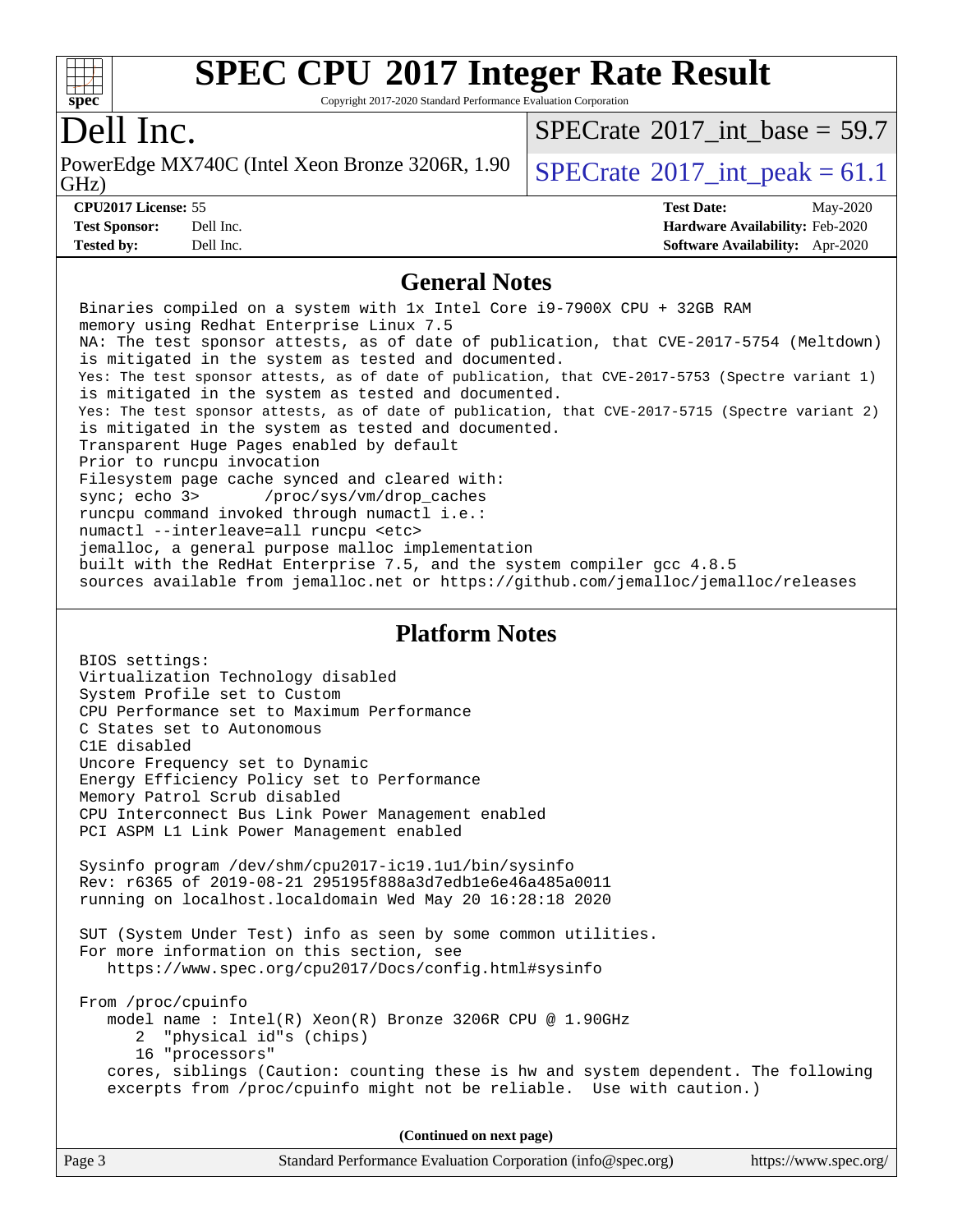| <b>SPEC CPU®2017 Integer Rate Result</b><br>Copyright 2017-2020 Standard Performance Evaluation Corporation<br>spec <sup>®</sup>                                                                                                                                                                                                                                                                                                                                                                                                                                                                                                                                                                                                 |                                                                                                                                                                                                                                                                                                                                                                                  |  |  |  |  |
|----------------------------------------------------------------------------------------------------------------------------------------------------------------------------------------------------------------------------------------------------------------------------------------------------------------------------------------------------------------------------------------------------------------------------------------------------------------------------------------------------------------------------------------------------------------------------------------------------------------------------------------------------------------------------------------------------------------------------------|----------------------------------------------------------------------------------------------------------------------------------------------------------------------------------------------------------------------------------------------------------------------------------------------------------------------------------------------------------------------------------|--|--|--|--|
| Dell Inc.                                                                                                                                                                                                                                                                                                                                                                                                                                                                                                                                                                                                                                                                                                                        | $SPECTate$ <sup>®</sup> 2017 int base = 59.7                                                                                                                                                                                                                                                                                                                                     |  |  |  |  |
| PowerEdge MX740C (Intel Xeon Bronze 3206R, 1.90<br>GHz)                                                                                                                                                                                                                                                                                                                                                                                                                                                                                                                                                                                                                                                                          | $SPECrate^{\circledast}2017\_int\_peak = 61.1$                                                                                                                                                                                                                                                                                                                                   |  |  |  |  |
| CPU2017 License: 55<br><b>Test Sponsor:</b><br>Dell Inc.<br>Dell Inc.<br><b>Tested by:</b>                                                                                                                                                                                                                                                                                                                                                                                                                                                                                                                                                                                                                                       | <b>Test Date:</b><br>May-2020<br>Hardware Availability: Feb-2020<br>Software Availability: Apr-2020                                                                                                                                                                                                                                                                              |  |  |  |  |
|                                                                                                                                                                                                                                                                                                                                                                                                                                                                                                                                                                                                                                                                                                                                  | <b>Platform Notes (Continued)</b>                                                                                                                                                                                                                                                                                                                                                |  |  |  |  |
| cpu cores : 8<br>siblings : 8<br>physical 0: cores 0 1 2 3 4 5 6 7<br>physical 1: cores 0 1 2 3 4 5 6 7                                                                                                                                                                                                                                                                                                                                                                                                                                                                                                                                                                                                                          |                                                                                                                                                                                                                                                                                                                                                                                  |  |  |  |  |
| From 1scpu:<br>Architecture:<br>x86_64<br>$32$ -bit, $64$ -bit<br>$CPU$ op-mode( $s$ ):<br>Byte Order:<br>Little Endian<br>CPU(s):<br>16<br>On-line CPU(s) list: $0-15$<br>Thread(s) per core:<br>1<br>Core(s) per socket:<br>8<br>2<br>Socket(s):<br>NUMA $node(s)$ :<br>2<br>Vendor ID:<br>GenuineIntel<br>CPU family:<br>6<br>Model:<br>85<br>Model name:<br>7<br>Stepping:<br>1873.418<br>CPU MHz:<br>CPU max MHz:<br>1900.0000<br>CPU min MHz:<br>1000.0000<br>BogoMIPS:<br>3800.00<br>Virtualization:<br>$VT - x$<br>L1d cache:<br>32K<br>Lli cache:<br>32K<br>$L2$ cache:<br>1024K<br>L3 cache:<br>11264K<br>0, 2, 4, 6, 8, 10, 12, 14<br>NUMA node0 CPU(s):<br>NUMA nodel CPU(s):<br>1, 3, 5, 7, 9, 11, 13, 15<br>Flags: | Intel(R) Xeon(R) Bronze 3206R CPU @ 1.90GHz<br>fpu vme de pse tsc msr pae mce cx8 apic sep mtrr pge mca cmov<br>pat pse36 clflush dts acpi mmx fxsr sse sse2 ss ht tm pbe syscall nx pdpe1gb rdtscp<br>lm constant_tsc art arch_perfmon pebs bts rep_good nopl xtopology nonstop_tsc cpuid<br>aperfmperf pni pclmulqdq dtes64 monitor ds_cpl vmx smx est tm2 ssse3 sdbg fma cx16 |  |  |  |  |

 xtpr pdcm pcid dca sse4\_1 sse4\_2 x2apic movbe popcnt tsc\_deadline\_timer aes xsave avx f16c rdrand lahf\_lm abm 3dnowprefetch cpuid\_fault epb cat\_l3 cdp\_l3 invpcid\_single intel\_ppin ssbd mba ibrs ibpb stibp ibrs\_enhanced tpr\_shadow vnmi flexpriority ept vpid fsgsbase tsc\_adjust bmi1 hle avx2 smep bmi2 erms invpcid rtm cqm mpx rdt\_a avx512f avx512dq rdseed adx smap clflushopt clwb intel\_pt avx512cd avx512bw avx512vl xsaveopt xsavec xgetbv1 xsaves cqm\_llc cqm\_occup\_llc cqm\_mbm\_total cqm\_mbm\_local dtherm arat pln pts pku ospke avx512\_vnni md\_clear flush\_l1d arch\_capabilities

 /proc/cpuinfo cache data cache size : 11264 KB

**(Continued on next page)**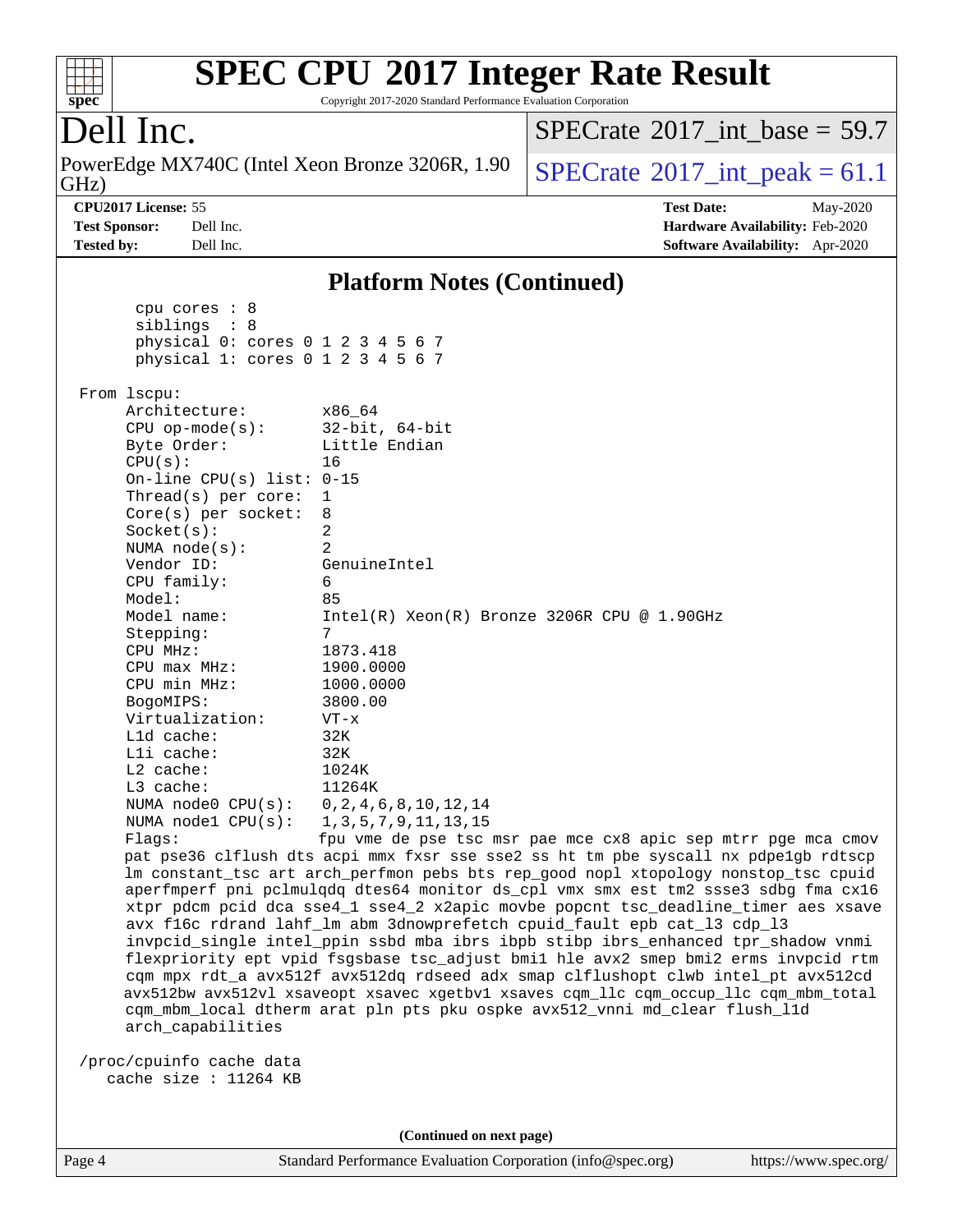

Copyright 2017-2020 Standard Performance Evaluation Corporation

## Dell Inc.

GHz) PowerEdge MX740C (Intel Xeon Bronze 3206R, 1.90  $\big|$  [SPECrate](http://www.spec.org/auto/cpu2017/Docs/result-fields.html#SPECrate2017intpeak)<sup>®</sup>2017 int peak = 61.1

[SPECrate](http://www.spec.org/auto/cpu2017/Docs/result-fields.html#SPECrate2017intbase)®2017 int\_base =  $59.7$ 

**[Tested by:](http://www.spec.org/auto/cpu2017/Docs/result-fields.html#Testedby)** Dell Inc. **[Software Availability:](http://www.spec.org/auto/cpu2017/Docs/result-fields.html#SoftwareAvailability)** Apr-2020

**[CPU2017 License:](http://www.spec.org/auto/cpu2017/Docs/result-fields.html#CPU2017License)** 55 **[Test Date:](http://www.spec.org/auto/cpu2017/Docs/result-fields.html#TestDate)** May-2020 **[Test Sponsor:](http://www.spec.org/auto/cpu2017/Docs/result-fields.html#TestSponsor)** Dell Inc. **[Hardware Availability:](http://www.spec.org/auto/cpu2017/Docs/result-fields.html#HardwareAvailability)** Feb-2020

#### **[Platform Notes \(Continued\)](http://www.spec.org/auto/cpu2017/Docs/result-fields.html#PlatformNotes)**

 From numactl --hardware WARNING: a numactl 'node' might or might not correspond to a physical chip. available: 2 nodes (0-1) node 0 cpus: 0 2 4 6 8 10 12 14 node 0 size: 385610 MB node 0 free: 372610 MB node 1 cpus: 1 3 5 7 9 11 13 15 node 1 size: 387044 MB node 1 free: 386176 MB node distances: node 0 1 0: 10 21 1: 21 10 From /proc/meminfo MemTotal: 791198672 kB HugePages\_Total: 0 Hugepagesize: 2048 kB From /etc/\*release\* /etc/\*version\* os-release: NAME="Red Hat Enterprise Linux" VERSION="8.1 (Ootpa)" ID="rhel" ID\_LIKE="fedora" VERSION\_ID="8.1" PLATFORM\_ID="platform:el8" PRETTY\_NAME="Red Hat Enterprise Linux 8.1 (Ootpa)" ANSI\_COLOR="0;31" redhat-release: Red Hat Enterprise Linux release 8.1 (Ootpa) system-release: Red Hat Enterprise Linux release 8.1 (Ootpa) system-release-cpe: cpe:/o:redhat:enterprise\_linux:8.1:ga uname -a: Linux localhost.localdomain 4.18.0-147.el8.x86\_64 #1 SMP Thu Sep 26 15:52:44 UTC 2019 x86\_64 x86\_64 x86\_64 GNU/Linux Kernel self-reported vulnerability status: CVE-2018-3620 (L1 Terminal Fault): Not affected Microarchitectural Data Sampling: Not affected CVE-2017-5754 (Meltdown): Not affected CVE-2018-3639 (Speculative Store Bypass): Mitigation: Speculative Store Bypass disabled via prctl and seccomp CVE-2017-5753 (Spectre variant 1): Mitigation: usercopy/swapgs barriers and \_\_user pointer sanitization CVE-2017-5715 (Spectre variant 2): Mitigation: Enhanced IBRS, IBPB: conditional, **(Continued on next page)**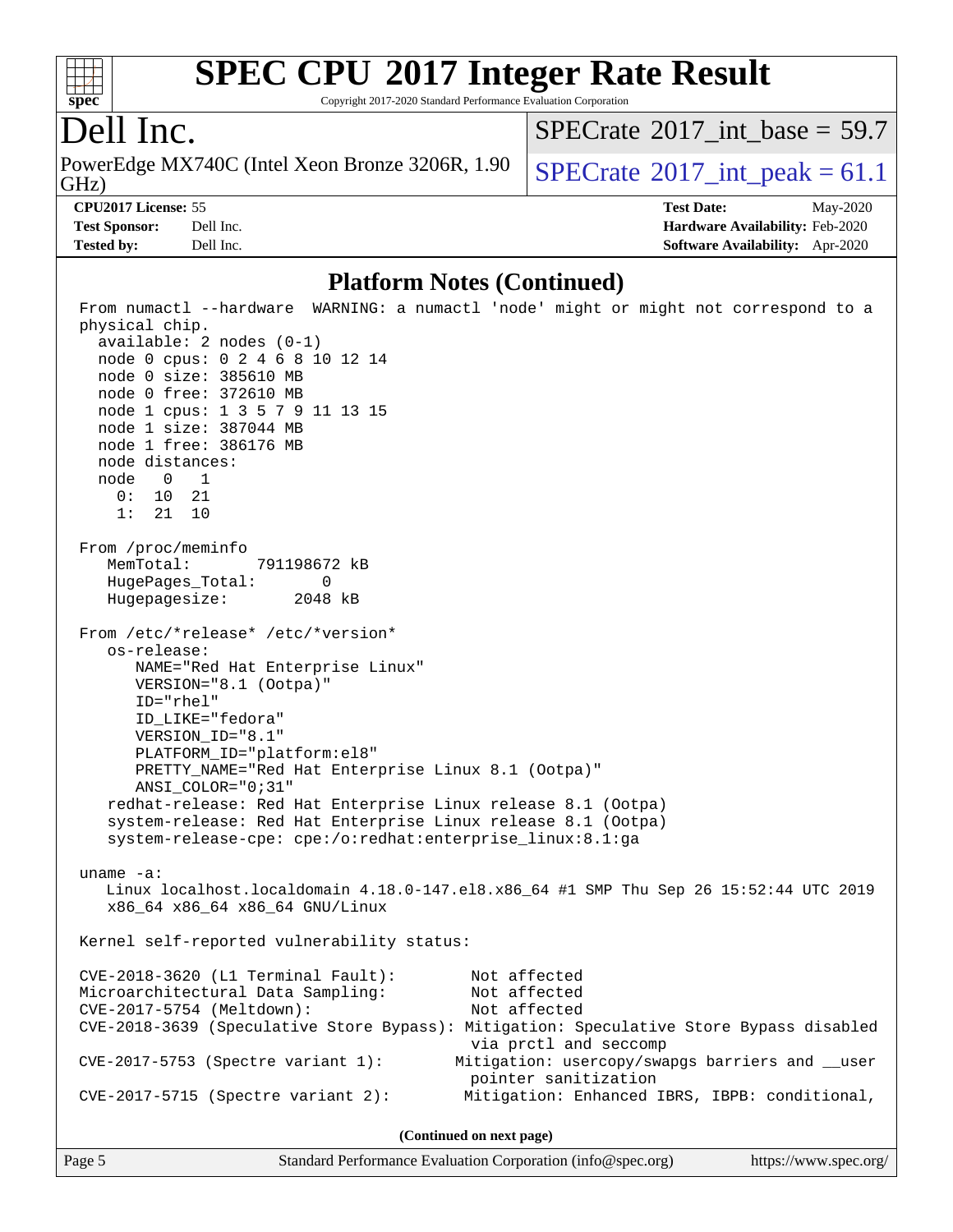#### $+\ +$ **[spec](http://www.spec.org/)**

# **[SPEC CPU](http://www.spec.org/auto/cpu2017/Docs/result-fields.html#SPECCPU2017IntegerRateResult)[2017 Integer Rate Result](http://www.spec.org/auto/cpu2017/Docs/result-fields.html#SPECCPU2017IntegerRateResult)**

Copyright 2017-2020 Standard Performance Evaluation Corporation

## Dell Inc.

GHz) PowerEdge MX740C (Intel Xeon Bronze 3206R, 1.90  $\big|$  [SPECrate](http://www.spec.org/auto/cpu2017/Docs/result-fields.html#SPECrate2017intpeak)<sup>®</sup>2017 int peak = 61.1

[SPECrate](http://www.spec.org/auto/cpu2017/Docs/result-fields.html#SPECrate2017intbase)®2017 int\_base =  $59.7$ 

**[CPU2017 License:](http://www.spec.org/auto/cpu2017/Docs/result-fields.html#CPU2017License)** 55 **[Test Date:](http://www.spec.org/auto/cpu2017/Docs/result-fields.html#TestDate)** May-2020

**[Test Sponsor:](http://www.spec.org/auto/cpu2017/Docs/result-fields.html#TestSponsor)** Dell Inc. **[Hardware Availability:](http://www.spec.org/auto/cpu2017/Docs/result-fields.html#HardwareAvailability)** Feb-2020 **[Tested by:](http://www.spec.org/auto/cpu2017/Docs/result-fields.html#Testedby)** Dell Inc. **[Software Availability:](http://www.spec.org/auto/cpu2017/Docs/result-fields.html#SoftwareAvailability)** Apr-2020

#### **[Platform Notes \(Continued\)](http://www.spec.org/auto/cpu2017/Docs/result-fields.html#PlatformNotes)**

RSB filling

run-level 3 May 20 16:22

 SPEC is set to: /dev/shm/cpu2017-ic19.1u1 Filesystem Type Size Used Avail Use% Mounted on tmpfs tmpfs 378G 6.0G 372G 2% /dev/shm

 From /sys/devices/virtual/dmi/id BIOS: Dell Inc. 2.7.1 02/14/2020 Vendor: Dell Inc. Product: PowerEdge MX740c Product Family: PowerEdge Serial: 1234567

 Additional information from dmidecode follows. WARNING: Use caution when you interpret this section. The 'dmidecode' program reads system data which is "intended to allow hardware to be accurately determined", but the intent may not be met, as there are frequent changes to hardware, firmware, and the "DMTF SMBIOS" standard. Memory:

 21x 00AD00B300AD HMA84GR7CJR4N-WM 32 GB 2 rank 2933 1x 00AD063200AD HMA84GR7CJR4N-WM 32 GB 2 rank 2933 2x 00AD069D00AD HMA84GR7CJR4N-WM 32 GB 2 rank 2933

(End of data from sysinfo program)

#### **[Compiler Version Notes](http://www.spec.org/auto/cpu2017/Docs/result-fields.html#CompilerVersionNotes)**

Page 6 Standard Performance Evaluation Corporation [\(info@spec.org\)](mailto:info@spec.org) <https://www.spec.org/> ==============================================================================  $C \qquad | \quad 502.\text{gcc\_r}(\text{peak})$ ------------------------------------------------------------------------------ Intel(R) C Compiler for applications running on IA-32, Version 2021.1 NextGen Build 20200304 Copyright (C) 1985-2020 Intel Corporation. All rights reserved. ------------------------------------------------------------------------------ ============================================================================== C  $| 500.\text{perlbench_r(base)} 502.\text{gcc_r(base)} 505.\text{mcf_r(base)} peak\rangle$ | 525.x264 $r(base, peak)$  557.xz $r(base)$ ------------------------------------------------------------------------------ Intel(R) C Compiler for applications running on Intel(R) 64, Version 2021.1 NextGen Build 20200304 Copyright (C) 1985-2020 Intel Corporation. All rights reserved. ------------------------------------------------------------------------------ ============================================================================== **(Continued on next page)**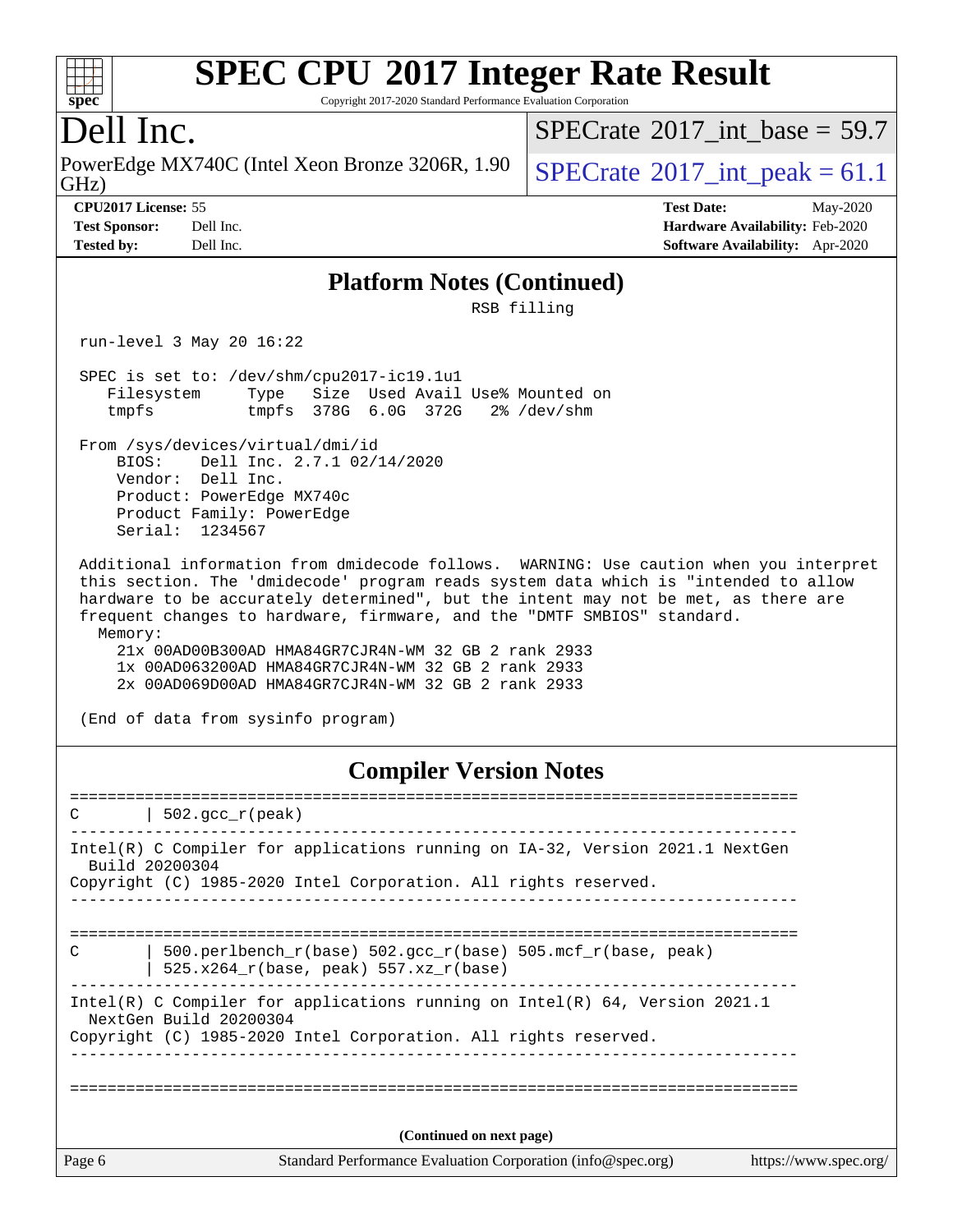

Copyright 2017-2020 Standard Performance Evaluation Corporation

## Dell Inc.

PowerEdge MX740C (Intel Xeon Bronze 3206R, 1.90<br>GHz)

 $SPECrate$ <sup>®</sup> $2017$ \_int\_base = 59.7

 $SPECTate$ <sup>®</sup>[2017\\_int\\_peak =](http://www.spec.org/auto/cpu2017/Docs/result-fields.html#SPECrate2017intpeak) 61.1

**[CPU2017 License:](http://www.spec.org/auto/cpu2017/Docs/result-fields.html#CPU2017License)** 55 **[Test Date:](http://www.spec.org/auto/cpu2017/Docs/result-fields.html#TestDate)** May-2020 **[Test Sponsor:](http://www.spec.org/auto/cpu2017/Docs/result-fields.html#TestSponsor)** Dell Inc. **[Hardware Availability:](http://www.spec.org/auto/cpu2017/Docs/result-fields.html#HardwareAvailability)** Feb-2020 **[Tested by:](http://www.spec.org/auto/cpu2017/Docs/result-fields.html#Testedby)** Dell Inc. **[Software Availability:](http://www.spec.org/auto/cpu2017/Docs/result-fields.html#SoftwareAvailability)** Apr-2020

### **[Compiler Version Notes \(Continued\)](http://www.spec.org/auto/cpu2017/Docs/result-fields.html#CompilerVersionNotes)**

| C           | 500.perlbench_r(peak) 557.xz_r(peak)                                                                                                                                             |
|-------------|----------------------------------------------------------------------------------------------------------------------------------------------------------------------------------|
|             | Intel(R) C Intel(R) 64 Compiler for applications running on Intel(R) 64,<br>Version 19.1.1.217 Build 20200306<br>Copyright (C) 1985-2020 Intel Corporation. All rights reserved. |
|             | -----------                                                                                                                                                                      |
| C           | $\vert$ 502.gcc_r(peak)                                                                                                                                                          |
|             | Intel(R) C Compiler for applications running on IA-32, Version 2021.1 NextGen<br>Build 20200304                                                                                  |
|             | Copyright (C) 1985-2020 Intel Corporation. All rights reserved.                                                                                                                  |
| C           | 500.perlbench_r(base) 502.gcc_r(base) 505.mcf_r(base, peak)<br>525.x264_r(base, peak) 557.xz_r(base)                                                                             |
|             | Intel(R) C Compiler for applications running on Intel(R) 64, Version 2021.1<br>NextGen Build 20200304<br>Copyright (C) 1985-2020 Intel Corporation. All rights reserved.         |
|             |                                                                                                                                                                                  |
| C           | 500.perlbench_r(peak) 557.xz_r(peak)                                                                                                                                             |
|             | Intel(R) C Intel(R) 64 Compiler for applications running on Intel(R) 64,<br>Version 19.1.1.217 Build 20200306<br>Copyright (C) 1985-2020 Intel Corporation. All rights reserved. |
|             |                                                                                                                                                                                  |
| $\mathbf C$ | $\vert$ 502.gcc_r(peak)                                                                                                                                                          |
|             | Intel(R) C Compiler for applications running on IA-32, Version 2021.1 NextGen<br>Build 20200304                                                                                  |
|             | Copyright (C) 1985-2020 Intel Corporation. All rights reserved.                                                                                                                  |
| C           | 500.perlbench_r(base) 502.gcc_r(base) 505.mcf_r(base, peak)<br>525.x264_r(base, peak) 557.xz_r(base)                                                                             |
|             | Intel(R) C Compiler for applications running on $Intel(R)$ 64, Version 2021.1<br>NextGen Build 20200304<br>Copyright (C) 1985-2020 Intel Corporation. All rights reserved.       |
|             | (Continued on next page)                                                                                                                                                         |
| Page 7      | Standard Performance Evaluation Corporation (info@spec.org)<br>https://www.spec.org/                                                                                             |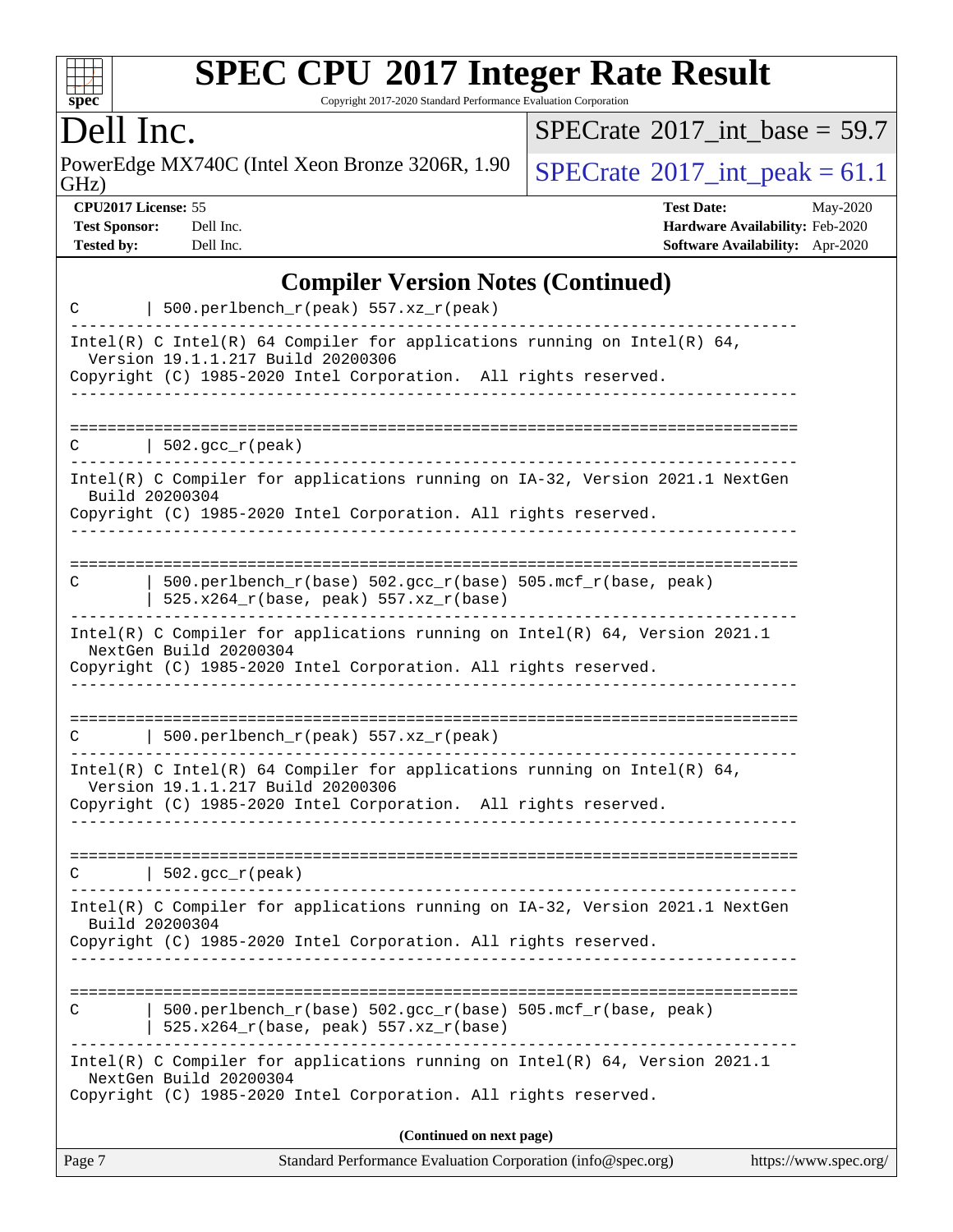| <b>SPEC CPU®2017 Integer Rate Result</b><br>spec <sup>®</sup><br>Copyright 2017-2020 Standard Performance Evaluation Corporation                                                                                                                                                                                                                                                                                                                                                                                                                                                                                                                                                                                                                                                                                            |                                                                                                     |  |  |
|-----------------------------------------------------------------------------------------------------------------------------------------------------------------------------------------------------------------------------------------------------------------------------------------------------------------------------------------------------------------------------------------------------------------------------------------------------------------------------------------------------------------------------------------------------------------------------------------------------------------------------------------------------------------------------------------------------------------------------------------------------------------------------------------------------------------------------|-----------------------------------------------------------------------------------------------------|--|--|
| Dell Inc.                                                                                                                                                                                                                                                                                                                                                                                                                                                                                                                                                                                                                                                                                                                                                                                                                   | $SPECTate$ <sup>®</sup> 2017_int_base = 59.7                                                        |  |  |
| PowerEdge MX740C (Intel Xeon Bronze 3206R, 1.90<br>GHz)                                                                                                                                                                                                                                                                                                                                                                                                                                                                                                                                                                                                                                                                                                                                                                     | $SPECrate^{\circ}2017\_int\_peak = 61.1$                                                            |  |  |
| CPU2017 License: 55<br><b>Test Sponsor:</b><br>Dell Inc.<br><b>Tested by:</b><br>Dell Inc.                                                                                                                                                                                                                                                                                                                                                                                                                                                                                                                                                                                                                                                                                                                                  | <b>Test Date:</b><br>May-2020<br>Hardware Availability: Feb-2020<br>Software Availability: Apr-2020 |  |  |
| <b>Compiler Version Notes (Continued)</b>                                                                                                                                                                                                                                                                                                                                                                                                                                                                                                                                                                                                                                                                                                                                                                                   |                                                                                                     |  |  |
| ----------<br>500.perlbench_r(peak) 557.xz_r(peak)<br>C<br>Intel(R) C Intel(R) 64 Compiler for applications running on Intel(R) 64,<br>Version 19.1.1.217 Build 20200306<br>Copyright (C) 1985-2020 Intel Corporation. All rights reserved.<br>520.omnetpp_r(base, peak) 523.xalancbmk_r(base, peak)<br>$C++$<br>531.deepsjeng_r(base, peak) 541.leela_r(base, peak)<br>Intel(R) C++ Compiler for applications running on Intel(R) 64, Version 2021.1<br>NextGen Build 20200304<br>Copyright (C) 1985-2020 Intel Corporation. All rights reserved.<br>Fortran   $548$ . exchange $2\lfloor r(\text{base}, \text{peak}) \rfloor$<br>$Intel(R)$ Fortran Intel(R) 64 Compiler for applications running on Intel(R)<br>64, Version 19.1.1.217 Build 20200306<br>Copyright (C) 1985-2020 Intel Corporation. All rights reserved. | -------------------------------                                                                     |  |  |
| <b>Base Compiler Invocation</b><br>C benchmarks:<br>icc<br>$C_{++}$ benchmarks:<br>icpc<br>Fortran benchmarks:<br>ifort                                                                                                                                                                                                                                                                                                                                                                                                                                                                                                                                                                                                                                                                                                     |                                                                                                     |  |  |
| <b>Base Portability Flags</b><br>500.perlbench_r: -DSPEC_LP64 -DSPEC_LINUX_X64                                                                                                                                                                                                                                                                                                                                                                                                                                                                                                                                                                                                                                                                                                                                              |                                                                                                     |  |  |

**(Continued on next page)**

 502.gcc\_r: [-DSPEC\\_LP64](http://www.spec.org/cpu2017/results/res2020q2/cpu2017-20200525-22482.flags.html#suite_basePORTABILITY502_gcc_r_DSPEC_LP64) 505.mcf\_r: [-DSPEC\\_LP64](http://www.spec.org/cpu2017/results/res2020q2/cpu2017-20200525-22482.flags.html#suite_basePORTABILITY505_mcf_r_DSPEC_LP64)

Page 8 Standard Performance Evaluation Corporation [\(info@spec.org\)](mailto:info@spec.org) <https://www.spec.org/>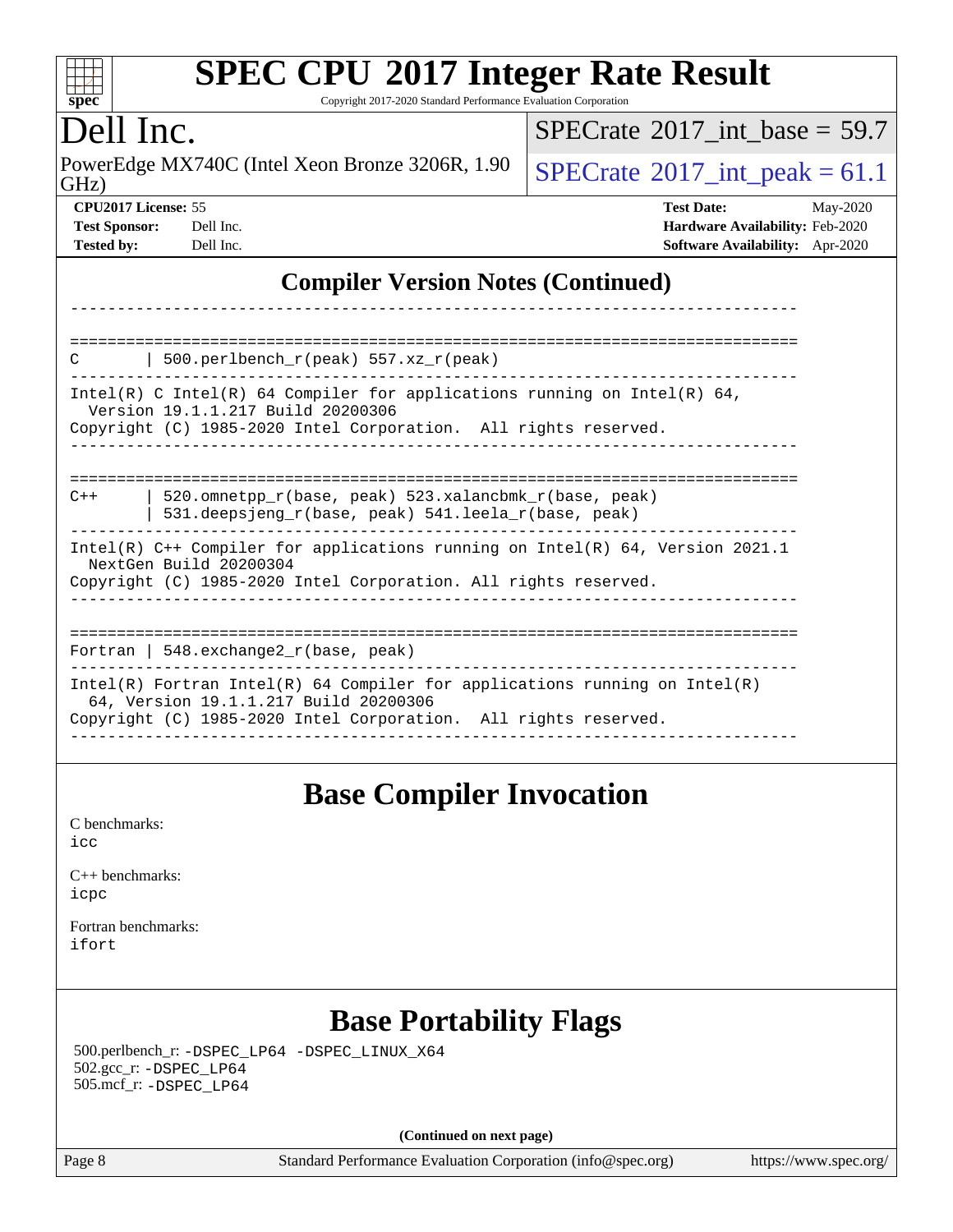

Copyright 2017-2020 Standard Performance Evaluation Corporation

## Dell Inc.

GHz) PowerEdge MX740C (Intel Xeon Bronze 3206R, 1.90  $\big|$  [SPECrate](http://www.spec.org/auto/cpu2017/Docs/result-fields.html#SPECrate2017intpeak)<sup>®</sup>2017 int peak = 61.1

[SPECrate](http://www.spec.org/auto/cpu2017/Docs/result-fields.html#SPECrate2017intbase)®2017 int\_base =  $59.7$ 

**[CPU2017 License:](http://www.spec.org/auto/cpu2017/Docs/result-fields.html#CPU2017License)** 55 **[Test Date:](http://www.spec.org/auto/cpu2017/Docs/result-fields.html#TestDate)** May-2020 **[Test Sponsor:](http://www.spec.org/auto/cpu2017/Docs/result-fields.html#TestSponsor)** Dell Inc. **[Hardware Availability:](http://www.spec.org/auto/cpu2017/Docs/result-fields.html#HardwareAvailability)** Feb-2020 **[Tested by:](http://www.spec.org/auto/cpu2017/Docs/result-fields.html#Testedby)** Dell Inc. **[Software Availability:](http://www.spec.org/auto/cpu2017/Docs/result-fields.html#SoftwareAvailability)** Apr-2020

## **[Base Portability Flags \(Continued\)](http://www.spec.org/auto/cpu2017/Docs/result-fields.html#BasePortabilityFlags)**

 520.omnetpp\_r: [-DSPEC\\_LP64](http://www.spec.org/cpu2017/results/res2020q2/cpu2017-20200525-22482.flags.html#suite_basePORTABILITY520_omnetpp_r_DSPEC_LP64) 523.xalancbmk\_r: [-DSPEC\\_LP64](http://www.spec.org/cpu2017/results/res2020q2/cpu2017-20200525-22482.flags.html#suite_basePORTABILITY523_xalancbmk_r_DSPEC_LP64) [-DSPEC\\_LINUX](http://www.spec.org/cpu2017/results/res2020q2/cpu2017-20200525-22482.flags.html#b523.xalancbmk_r_baseCXXPORTABILITY_DSPEC_LINUX) 525.x264\_r: [-DSPEC\\_LP64](http://www.spec.org/cpu2017/results/res2020q2/cpu2017-20200525-22482.flags.html#suite_basePORTABILITY525_x264_r_DSPEC_LP64) 531.deepsjeng\_r: [-DSPEC\\_LP64](http://www.spec.org/cpu2017/results/res2020q2/cpu2017-20200525-22482.flags.html#suite_basePORTABILITY531_deepsjeng_r_DSPEC_LP64) 541.leela\_r: [-DSPEC\\_LP64](http://www.spec.org/cpu2017/results/res2020q2/cpu2017-20200525-22482.flags.html#suite_basePORTABILITY541_leela_r_DSPEC_LP64) 548.exchange2\_r: [-DSPEC\\_LP64](http://www.spec.org/cpu2017/results/res2020q2/cpu2017-20200525-22482.flags.html#suite_basePORTABILITY548_exchange2_r_DSPEC_LP64) 557.xz\_r: [-DSPEC\\_LP64](http://www.spec.org/cpu2017/results/res2020q2/cpu2017-20200525-22482.flags.html#suite_basePORTABILITY557_xz_r_DSPEC_LP64)

**[Base Optimization Flags](http://www.spec.org/auto/cpu2017/Docs/result-fields.html#BaseOptimizationFlags)**

#### [C benchmarks](http://www.spec.org/auto/cpu2017/Docs/result-fields.html#Cbenchmarks):

```
-m64 -qnextgen -std=c11
-Wl,-plugin-opt=-x86-branches-within-32B-boundaries -Wl,-z,muldefs
-xCORE-AVX512 -O3 -ffast-math -flto -mfpmath=sse -funroll-loops
-fuse-ld=gold -qopt-mem-layout-trans=4
-L/usr/local/IntelCompiler19/compilers_and_libraries_2020.1.217/linux/compiler/lib/intel64_lin
-lqkmalloc
```
[C++ benchmarks](http://www.spec.org/auto/cpu2017/Docs/result-fields.html#CXXbenchmarks):

[-m64](http://www.spec.org/cpu2017/results/res2020q2/cpu2017-20200525-22482.flags.html#user_CXXbase_m64-icc) [-qnextgen](http://www.spec.org/cpu2017/results/res2020q2/cpu2017-20200525-22482.flags.html#user_CXXbase_f-qnextgen) [-Wl,-plugin-opt=-x86-branches-within-32B-boundaries](http://www.spec.org/cpu2017/results/res2020q2/cpu2017-20200525-22482.flags.html#user_CXXbase_f-x86-branches-within-32B-boundaries_0098b4e4317ae60947b7b728078a624952a08ac37a3c797dfb4ffeb399e0c61a9dd0f2f44ce917e9361fb9076ccb15e7824594512dd315205382d84209e912f3) [-Wl,-z,muldefs](http://www.spec.org/cpu2017/results/res2020q2/cpu2017-20200525-22482.flags.html#user_CXXbase_link_force_multiple1_b4cbdb97b34bdee9ceefcfe54f4c8ea74255f0b02a4b23e853cdb0e18eb4525ac79b5a88067c842dd0ee6996c24547a27a4b99331201badda8798ef8a743f577) [-xCORE-AVX512](http://www.spec.org/cpu2017/results/res2020q2/cpu2017-20200525-22482.flags.html#user_CXXbase_f-xCORE-AVX512) [-O3](http://www.spec.org/cpu2017/results/res2020q2/cpu2017-20200525-22482.flags.html#user_CXXbase_f-O3) [-ffast-math](http://www.spec.org/cpu2017/results/res2020q2/cpu2017-20200525-22482.flags.html#user_CXXbase_f-ffast-math) [-flto](http://www.spec.org/cpu2017/results/res2020q2/cpu2017-20200525-22482.flags.html#user_CXXbase_f-flto) [-mfpmath=sse](http://www.spec.org/cpu2017/results/res2020q2/cpu2017-20200525-22482.flags.html#user_CXXbase_f-mfpmath_70eb8fac26bde974f8ab713bc9086c5621c0b8d2f6c86f38af0bd7062540daf19db5f3a066d8c6684be05d84c9b6322eb3b5be6619d967835195b93d6c02afa1) [-funroll-loops](http://www.spec.org/cpu2017/results/res2020q2/cpu2017-20200525-22482.flags.html#user_CXXbase_f-funroll-loops) [-fuse-ld=gold](http://www.spec.org/cpu2017/results/res2020q2/cpu2017-20200525-22482.flags.html#user_CXXbase_f-fuse-ld_920b3586e2b8c6e0748b9c84fa9b744736ba725a32cab14ad8f3d4ad28eecb2f59d1144823d2e17006539a88734fe1fc08fc3035f7676166309105a78aaabc32) [-qopt-mem-layout-trans=4](http://www.spec.org/cpu2017/results/res2020q2/cpu2017-20200525-22482.flags.html#user_CXXbase_f-qopt-mem-layout-trans_fa39e755916c150a61361b7846f310bcdf6f04e385ef281cadf3647acec3f0ae266d1a1d22d972a7087a248fd4e6ca390a3634700869573d231a252c784941a8) [-L/usr/local/IntelCompiler19/compilers\\_and\\_libraries\\_2020.1.217/linux/compiler/lib/intel64\\_lin](http://www.spec.org/cpu2017/results/res2020q2/cpu2017-20200525-22482.flags.html#user_CXXbase_linkpath_2cb6f503891ebf8baee7515f4e7d4ec1217444d1d05903cc0091ac4158de400651d2b2313a9fa414cb8a8f0e16ab029634f5c6db340f400369c190d4db8a54a0) [-lqkmalloc](http://www.spec.org/cpu2017/results/res2020q2/cpu2017-20200525-22482.flags.html#user_CXXbase_qkmalloc_link_lib_79a818439969f771c6bc311cfd333c00fc099dad35c030f5aab9dda831713d2015205805422f83de8875488a2991c0a156aaa600e1f9138f8fc37004abc96dc5)

#### [Fortran benchmarks:](http://www.spec.org/auto/cpu2017/Docs/result-fields.html#Fortranbenchmarks)

```
-m64 -Wl,-plugin-opt=-x86-branches-within-32B-boundaries -Wl,-z,muldefs
-xCORE-AVX512 -O3 -ipo -no-prec-div -qopt-mem-layout-trans=4
-nostandard-realloc-lhs -align array32byte -auto
-mbranches-within-32B-boundaries
-L/usr/local/IntelCompiler19/compilers_and_libraries_2020.1.217/linux/compiler/lib/intel64_lin
-lqkmalloc
```
## **[Peak Compiler Invocation](http://www.spec.org/auto/cpu2017/Docs/result-fields.html#PeakCompilerInvocation)**

[C benchmarks](http://www.spec.org/auto/cpu2017/Docs/result-fields.html#Cbenchmarks): [icc](http://www.spec.org/cpu2017/results/res2020q2/cpu2017-20200525-22482.flags.html#user_CCpeak_intel_icc_66fc1ee009f7361af1fbd72ca7dcefbb700085f36577c54f309893dd4ec40d12360134090235512931783d35fd58c0460139e722d5067c5574d8eaf2b3e37e92)

[C++ benchmarks:](http://www.spec.org/auto/cpu2017/Docs/result-fields.html#CXXbenchmarks) [icpc](http://www.spec.org/cpu2017/results/res2020q2/cpu2017-20200525-22482.flags.html#user_CXXpeak_intel_icpc_c510b6838c7f56d33e37e94d029a35b4a7bccf4766a728ee175e80a419847e808290a9b78be685c44ab727ea267ec2f070ec5dc83b407c0218cded6866a35d07)

**(Continued on next page)**

Page 9 Standard Performance Evaluation Corporation [\(info@spec.org\)](mailto:info@spec.org) <https://www.spec.org/>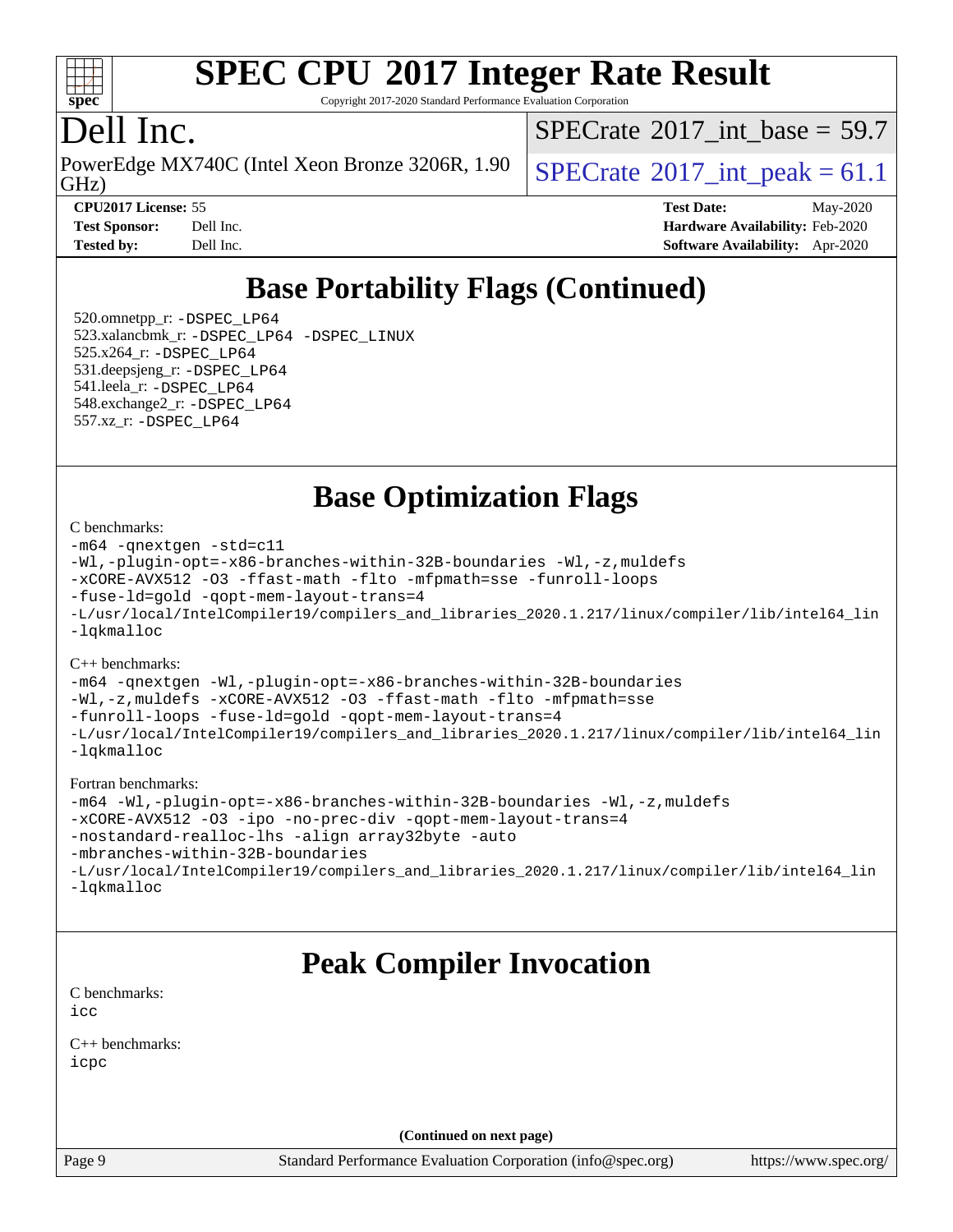

Copyright 2017-2020 Standard Performance Evaluation Corporation

## Dell Inc.

GHz) PowerEdge MX740C (Intel Xeon Bronze 3206R, 1.90  $\big|$  [SPECrate](http://www.spec.org/auto/cpu2017/Docs/result-fields.html#SPECrate2017intpeak)<sup>®</sup>2017 int peak = 61.1

[SPECrate](http://www.spec.org/auto/cpu2017/Docs/result-fields.html#SPECrate2017intbase)®2017 int\_base =  $59.7$ 

**[CPU2017 License:](http://www.spec.org/auto/cpu2017/Docs/result-fields.html#CPU2017License)** 55 **[Test Date:](http://www.spec.org/auto/cpu2017/Docs/result-fields.html#TestDate)** May-2020

**[Test Sponsor:](http://www.spec.org/auto/cpu2017/Docs/result-fields.html#TestSponsor)** Dell Inc. **[Hardware Availability:](http://www.spec.org/auto/cpu2017/Docs/result-fields.html#HardwareAvailability)** Feb-2020 **[Tested by:](http://www.spec.org/auto/cpu2017/Docs/result-fields.html#Testedby)** Dell Inc. **[Software Availability:](http://www.spec.org/auto/cpu2017/Docs/result-fields.html#SoftwareAvailability)** Apr-2020

## **[Peak Compiler Invocation \(Continued\)](http://www.spec.org/auto/cpu2017/Docs/result-fields.html#PeakCompilerInvocation)**

[Fortran benchmarks](http://www.spec.org/auto/cpu2017/Docs/result-fields.html#Fortranbenchmarks):

[ifort](http://www.spec.org/cpu2017/results/res2020q2/cpu2017-20200525-22482.flags.html#user_FCpeak_intel_ifort_8111460550e3ca792625aed983ce982f94888b8b503583aa7ba2b8303487b4d8a21a13e7191a45c5fd58ff318f48f9492884d4413fa793fd88dd292cad7027ca)

## **[Peak Portability Flags](http://www.spec.org/auto/cpu2017/Docs/result-fields.html#PeakPortabilityFlags)**

 500.perlbench\_r: [-DSPEC\\_LP64](http://www.spec.org/cpu2017/results/res2020q2/cpu2017-20200525-22482.flags.html#b500.perlbench_r_peakPORTABILITY_DSPEC_LP64) [-DSPEC\\_LINUX\\_X64](http://www.spec.org/cpu2017/results/res2020q2/cpu2017-20200525-22482.flags.html#b500.perlbench_r_peakCPORTABILITY_DSPEC_LINUX_X64) 502.gcc\_r: [-D\\_FILE\\_OFFSET\\_BITS=64](http://www.spec.org/cpu2017/results/res2020q2/cpu2017-20200525-22482.flags.html#user_peakPORTABILITY502_gcc_r_file_offset_bits_64_5ae949a99b284ddf4e95728d47cb0843d81b2eb0e18bdfe74bbf0f61d0b064f4bda2f10ea5eb90e1dcab0e84dbc592acfc5018bc955c18609f94ddb8d550002c) 505.mcf\_r: [-DSPEC\\_LP64](http://www.spec.org/cpu2017/results/res2020q2/cpu2017-20200525-22482.flags.html#suite_peakPORTABILITY505_mcf_r_DSPEC_LP64) 520.omnetpp\_r: [-DSPEC\\_LP64](http://www.spec.org/cpu2017/results/res2020q2/cpu2017-20200525-22482.flags.html#suite_peakPORTABILITY520_omnetpp_r_DSPEC_LP64) 523.xalancbmk\_r: [-DSPEC\\_LP64](http://www.spec.org/cpu2017/results/res2020q2/cpu2017-20200525-22482.flags.html#suite_peakPORTABILITY523_xalancbmk_r_DSPEC_LP64) [-DSPEC\\_LINUX](http://www.spec.org/cpu2017/results/res2020q2/cpu2017-20200525-22482.flags.html#b523.xalancbmk_r_peakCXXPORTABILITY_DSPEC_LINUX) 525.x264\_r: [-DSPEC\\_LP64](http://www.spec.org/cpu2017/results/res2020q2/cpu2017-20200525-22482.flags.html#suite_peakPORTABILITY525_x264_r_DSPEC_LP64) 531.deepsjeng\_r: [-DSPEC\\_LP64](http://www.spec.org/cpu2017/results/res2020q2/cpu2017-20200525-22482.flags.html#suite_peakPORTABILITY531_deepsjeng_r_DSPEC_LP64) 541.leela\_r: [-DSPEC\\_LP64](http://www.spec.org/cpu2017/results/res2020q2/cpu2017-20200525-22482.flags.html#suite_peakPORTABILITY541_leela_r_DSPEC_LP64) 548.exchange2\_r: [-DSPEC\\_LP64](http://www.spec.org/cpu2017/results/res2020q2/cpu2017-20200525-22482.flags.html#suite_peakPORTABILITY548_exchange2_r_DSPEC_LP64) 557.xz\_r: [-DSPEC\\_LP64](http://www.spec.org/cpu2017/results/res2020q2/cpu2017-20200525-22482.flags.html#suite_peakPORTABILITY557_xz_r_DSPEC_LP64)

## **[Peak Optimization Flags](http://www.spec.org/auto/cpu2017/Docs/result-fields.html#PeakOptimizationFlags)**

[C benchmarks](http://www.spec.org/auto/cpu2017/Docs/result-fields.html#Cbenchmarks):

```
Page 10 Standard Performance Evaluation Corporation (info@spec.org) https://www.spec.org/
  500.perlbench_r: -Wl,-z,muldefs -prof-gen(pass 1) -prof-use(pass 2)
-xCORE-AVX512 -ipo -O3 -no-prec-div
-qopt-mem-layout-trans=4 -fno-strict-overflow
-mbranches-within-32B-boundaries
-L/usr/local/IntelCompiler19/compilers_and_libraries_2020.1.217/linux/compiler/lib/intel64_lin
-lqkmalloc
  502.gcc_r: -m32
-L/usr/local/IntelCompiler19/compilers_and_libraries_2020.1.217/linux/compiler/lib/ia32_lin
-std=gnu89
-Wl,-plugin-opt=-x86-branches-within-32B-boundaries
-Wl,-z,muldefs -fprofile-generate(pass 1)
-fprofile-use=default.profdata(pass 2) -xCORE-AVX512 -flto
-Ofast(pass 1) -O3 -ffast-math -qnextgen -fuse-ld=gold
-qopt-mem-layout-trans=4 -L/usr/local/jemalloc32-5.0.1/lib
-ljemalloc
  505.mcf_r: basepeak = yes
 525.x264_r: -m64-qnextgen -std=cl1-Wl,-plugin-opt=-x86-branches-within-32B-boundaries
-Wl,-z,muldefs -xCORE-AVX512 -flto -O3 -ffast-math
                                      (Continued on next page)
```